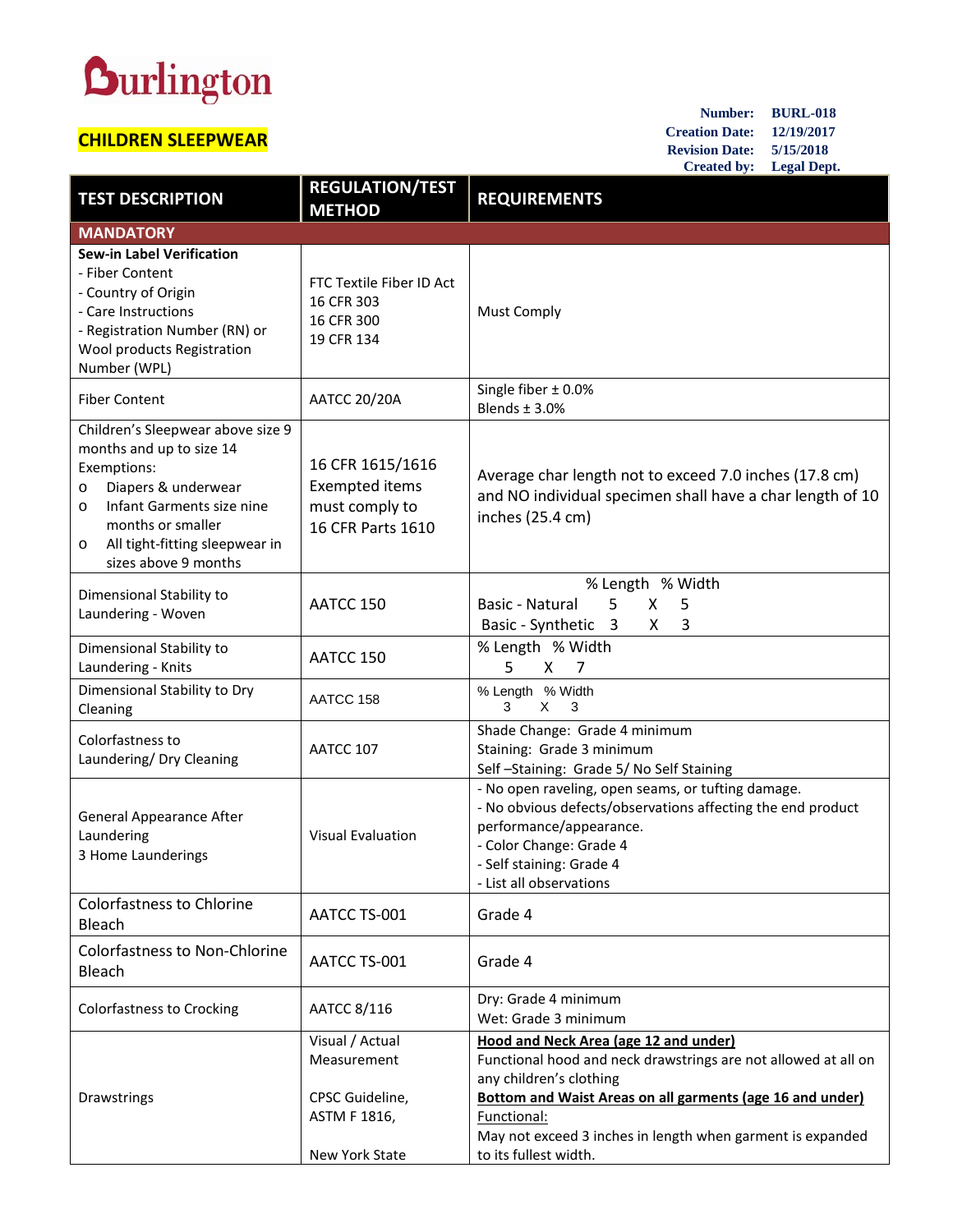

|                                                                  | Law 391.b and<br>Amendment                                                                                             | Drawstrings must be bartacked at center back.<br>Non-Functional:                                                                                                                                                                                                                                                                                                                                                                                                                                                                                                                                                                                      |                    |
|------------------------------------------------------------------|------------------------------------------------------------------------------------------------------------------------|-------------------------------------------------------------------------------------------------------------------------------------------------------------------------------------------------------------------------------------------------------------------------------------------------------------------------------------------------------------------------------------------------------------------------------------------------------------------------------------------------------------------------------------------------------------------------------------------------------------------------------------------------------|--------------------|
|                                                                  |                                                                                                                        | 24 mon and under: May not exceed 3 inches in length when                                                                                                                                                                                                                                                                                                                                                                                                                                                                                                                                                                                              |                    |
|                                                                  | <b>Wisconsin State</b>                                                                                                 | extended to its fullest width                                                                                                                                                                                                                                                                                                                                                                                                                                                                                                                                                                                                                         |                    |
|                                                                  | Law ATCP 139                                                                                                           | Size 2 and above: May not exceed 5.5" inches in length when<br>extended to its fullest width.                                                                                                                                                                                                                                                                                                                                                                                                                                                                                                                                                         |                    |
|                                                                  |                                                                                                                        | No toggles, knots or attachment at the free ends. Must be                                                                                                                                                                                                                                                                                                                                                                                                                                                                                                                                                                                             |                    |
|                                                                  |                                                                                                                        | finished at both ends.                                                                                                                                                                                                                                                                                                                                                                                                                                                                                                                                                                                                                                |                    |
| <b>Total Lead Content in Substrate</b><br>Material               | CPSIA, Section 101<br>CPSC-CH-E1001-08.3<br>(metallic substrates)<br>CPSC-CH-E1002-08.3<br>(nonmetallic<br>substrates) | ≤100 ppm<br>- Exclude mill-dyed and mill printed fabrics and threads.<br>- Exclude Natural material in natural state, treated without<br>added lead or substrate with coating removed e.g. leather or<br>fur                                                                                                                                                                                                                                                                                                                                                                                                                                          |                    |
| <b>Total Lead in Surface Coating</b>                             | 16 CFR 1303                                                                                                            | $\leq$ 90ppm All accessible coating                                                                                                                                                                                                                                                                                                                                                                                                                                                                                                                                                                                                                   |                    |
| Phthalates                                                       | CPSIA sect. 108<br>Test method:<br>CPSC-CH-C1001-09.3                                                                  | - DEHP, DBP or BBP (For accessible plasticized material)<br>Each $\leq 0.1\%$ (1000 ppm)<br>- DIDP, DINP or DNOP (For accessible plasticized material that<br>can be placed in a child's mouth) Each $\leq$ 0.1% (1000 ppm)<br><b>Starting on 25-Apr-2018:</b><br><b>8 Phthalates</b><br>DEHP, DBP, BBP, DINP, DIBP, DPENP, DHEXP, DCHP<br>Each $\leq 0.1\%$<br><b>Exempted Plastics:</b><br>- Polypropylene (PP)<br>- Polyethylene (PE)<br>- Acrylonitrile Butadiene Styrene (ABS)<br>- High impact polystyrene (HIPS)<br>- Crystal and general-purpose polystyrene<br>- Medium-impact polystyrene (MIPS)<br>- Super-high-impact polystyrene (SHIPS) |                    |
| Sharp Points/Sharp Edges<br>(under 8 years of age)               | 16 CFR 1500.48/49                                                                                                      | Not allowed                                                                                                                                                                                                                                                                                                                                                                                                                                                                                                                                                                                                                                           |                    |
| <b>Small Parts</b><br>(Age 3 and under only)                     | 16 CFR 1501                                                                                                            | Intended for children under 36 months (3 years) of age shall<br>not include removable, liberated components, or fragments of<br>toys before or after use and abuse                                                                                                                                                                                                                                                                                                                                                                                                                                                                                    |                    |
| Tracking labels for children's<br>products                       | <b>Consumer Product</b><br>Safety Improvement<br>Act of 2008                                                           | A permanent and distinguishing mark on the product and its<br>packaging, to the extent practicable, enabling the manufacturer<br>and purchaser to ascertain the name of the manufacturer or<br>private labeler, location and date of production of the product.                                                                                                                                                                                                                                                                                                                                                                                       |                    |
| Washington lead, cadmium and<br>phthalates on children's product | Washington Children's<br>Safe Products Act<br>(CSPA)                                                                   | ≤40 ppm Cadmium;<br>≤90 ppm Lead;<br>≤1000 ppm Phthalates (combined).                                                                                                                                                                                                                                                                                                                                                                                                                                                                                                                                                                                 |                    |
| New York Toxic chemicals in<br>children's products               | The Toxic Free Toys Act<br>(Albany, Suffolk<br>County)                                                                 | Compound                                                                                                                                                                                                                                                                                                                                                                                                                                                                                                                                                                                                                                              | Max. levels in ppm |
|                                                                  |                                                                                                                        | Antimony                                                                                                                                                                                                                                                                                                                                                                                                                                                                                                                                                                                                                                              | 60 (soluble)       |
|                                                                  |                                                                                                                        | Arsenic                                                                                                                                                                                                                                                                                                                                                                                                                                                                                                                                                                                                                                               | 25 (soluble)       |
|                                                                  |                                                                                                                        | Cadmium                                                                                                                                                                                                                                                                                                                                                                                                                                                                                                                                                                                                                                               | 75 (soluble)       |
|                                                                  |                                                                                                                        | Lead in surface coating                                                                                                                                                                                                                                                                                                                                                                                                                                                                                                                                                                                                                               | 90 (soluble)       |
|                                                                  |                                                                                                                        | Lead in substrates                                                                                                                                                                                                                                                                                                                                                                                                                                                                                                                                                                                                                                    | 100 (total)        |
|                                                                  |                                                                                                                        | Mercury                                                                                                                                                                                                                                                                                                                                                                                                                                                                                                                                                                                                                                               | 60 (Soluble)       |
|                                                                  |                                                                                                                        |                                                                                                                                                                                                                                                                                                                                                                                                                                                                                                                                                                                                                                                       |                    |